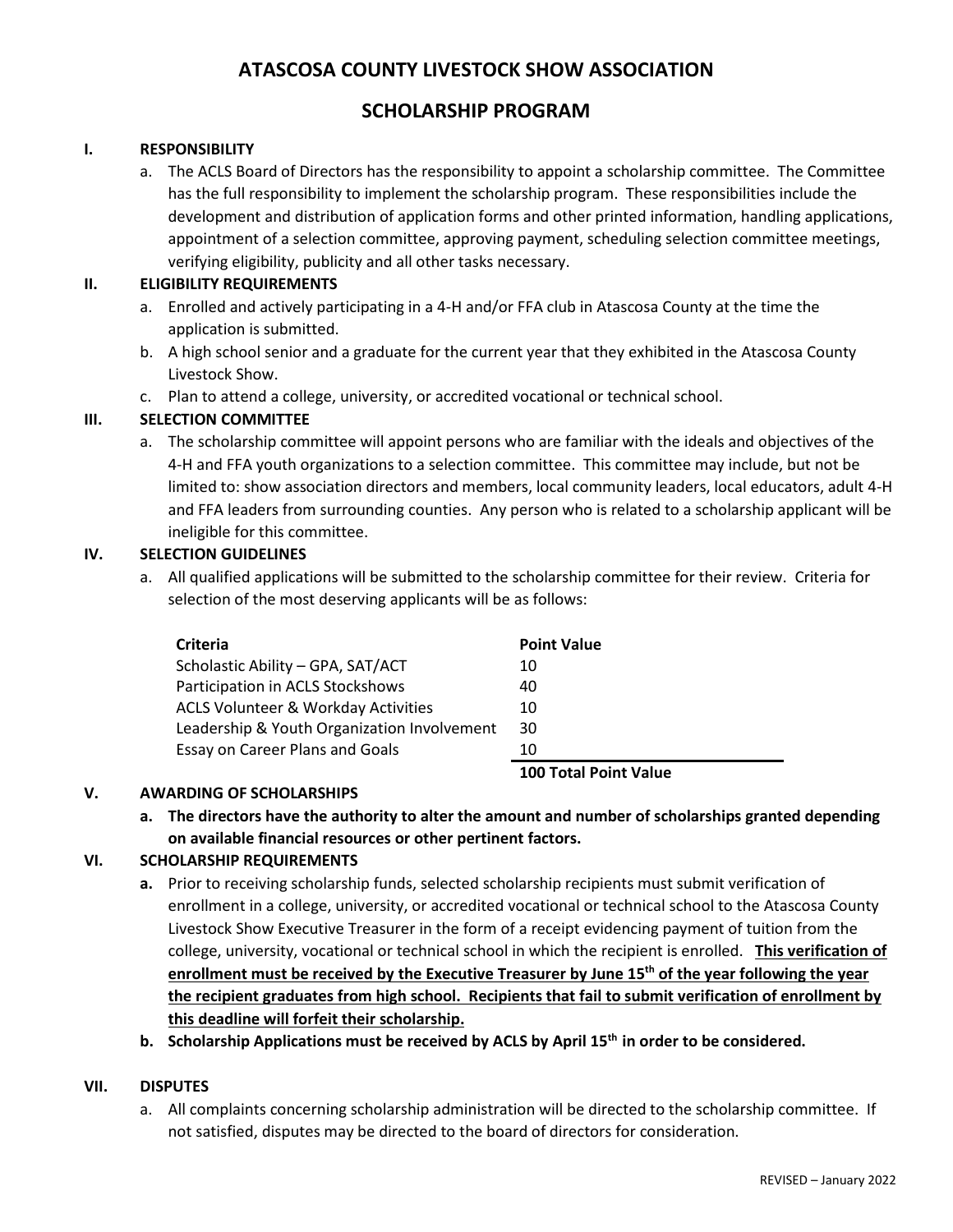# **Atascosa County Livestock Show Association Scholarship Application Form**

#### **Instruction to the Applicant**

1. Complete copy of this application, attach the following items:

- One copy of your high school transcript
- A statement or letter from your school giving the number of students in your graduating class and your ranking number in that class (this may be on your high school transcript)

• If applying for a vocational/technical scholarship, submit evidence of aptitude - such as practical work experience, and participation in special programs.

• Essay – career plans and goals. Maximum of 1 page.

## 2. Submit all of the above information to your Ag Science Teacher or County Extension Agent by April 15.

**Please Check the Type of Scholarship Applying for:**

| <b>Academic Scholarship</b><br>Vocational/Technical Scholarship                                     |  |  |
|-----------------------------------------------------------------------------------------------------|--|--|
| <b>PERSONAL INFORMATION</b>                                                                         |  |  |
|                                                                                                     |  |  |
|                                                                                                     |  |  |
|                                                                                                     |  |  |
|                                                                                                     |  |  |
| Where do you live?<br>$\Box$ Farm or Ranch<br><b>Rural Non-Farm</b><br><b>City</b>                  |  |  |
|                                                                                                     |  |  |
|                                                                                                     |  |  |
|                                                                                                     |  |  |
| College/University or Vocational/Technical School you plan to attend_______________________________ |  |  |
| Have you been accepted $\Box$<br>Yes<br><b>No</b>                                                   |  |  |
|                                                                                                     |  |  |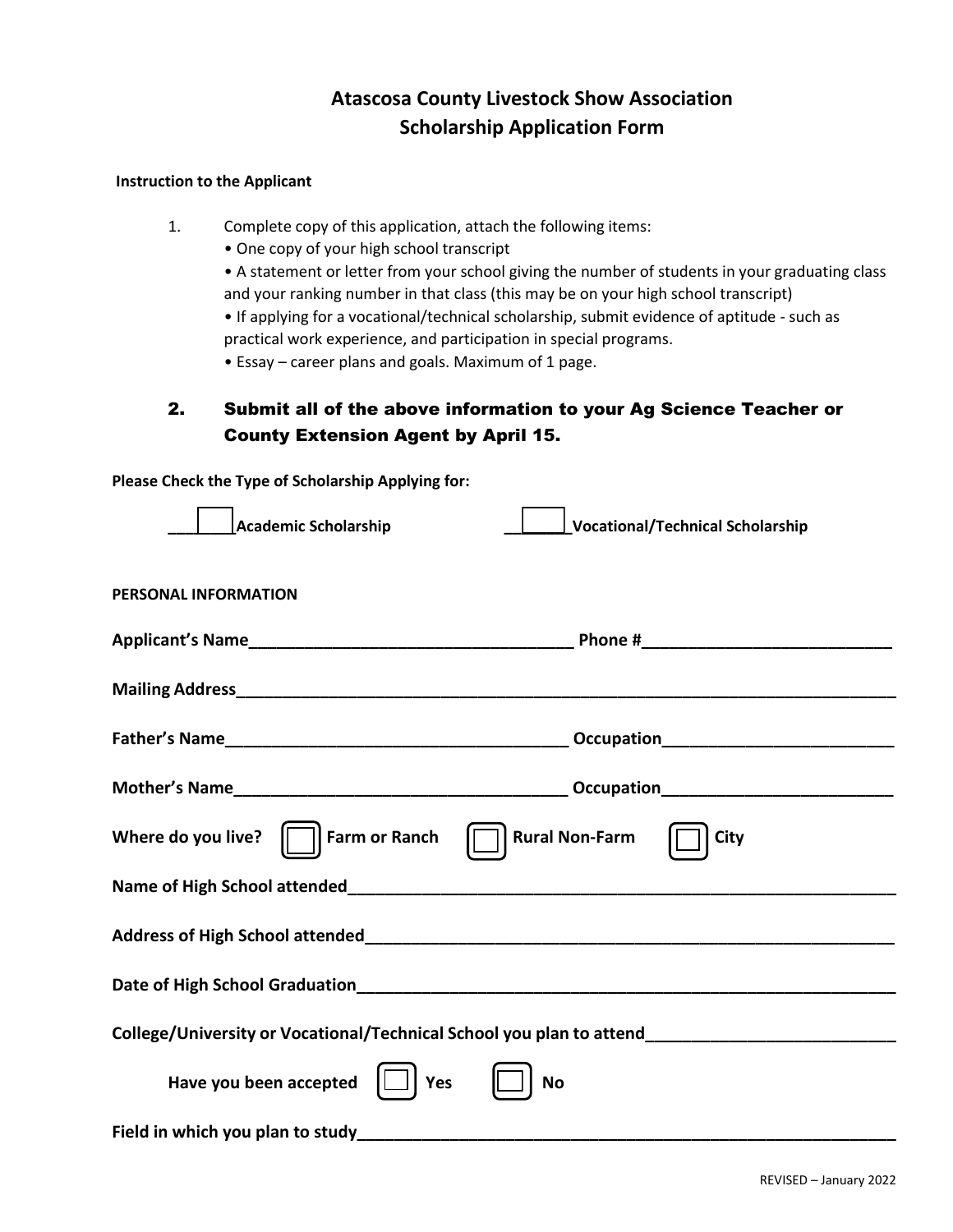**1. Record of activities in Atascosa County Livestock Show (40-point value):**

**2. Atascosa County Livestock show Volunteer and Workday Activities (10-point value):**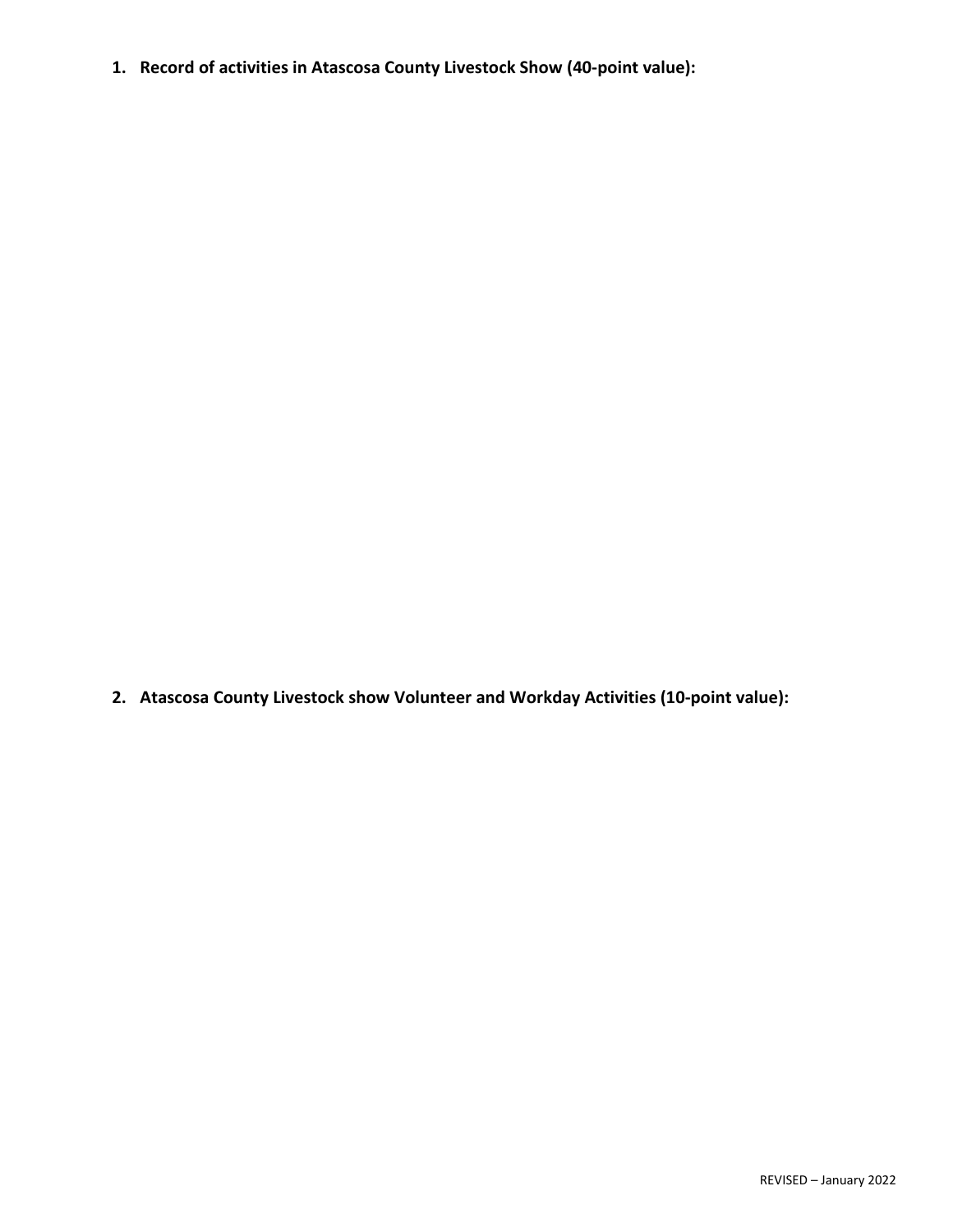**3. Explain leadership activities, offices held, committee work and citizenship activities in 4-H, FFA, FCCLA Etc. (30-point value):**

**4. Recognition received in the above organizations (not related to ACLS & point value is combined with above question #3)**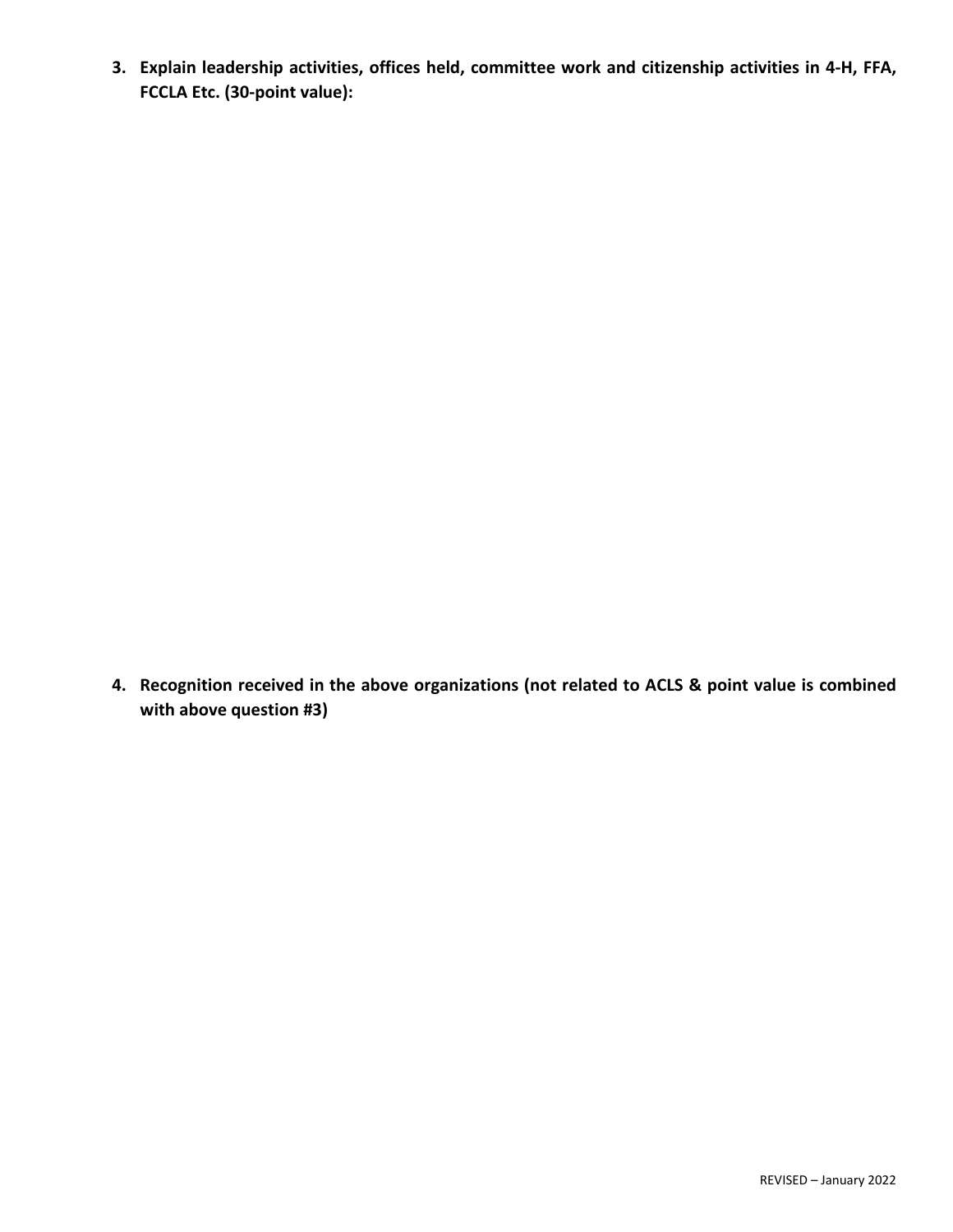**5. Attach a one-page essay on your Career Plans and Goals! (10-point value)**